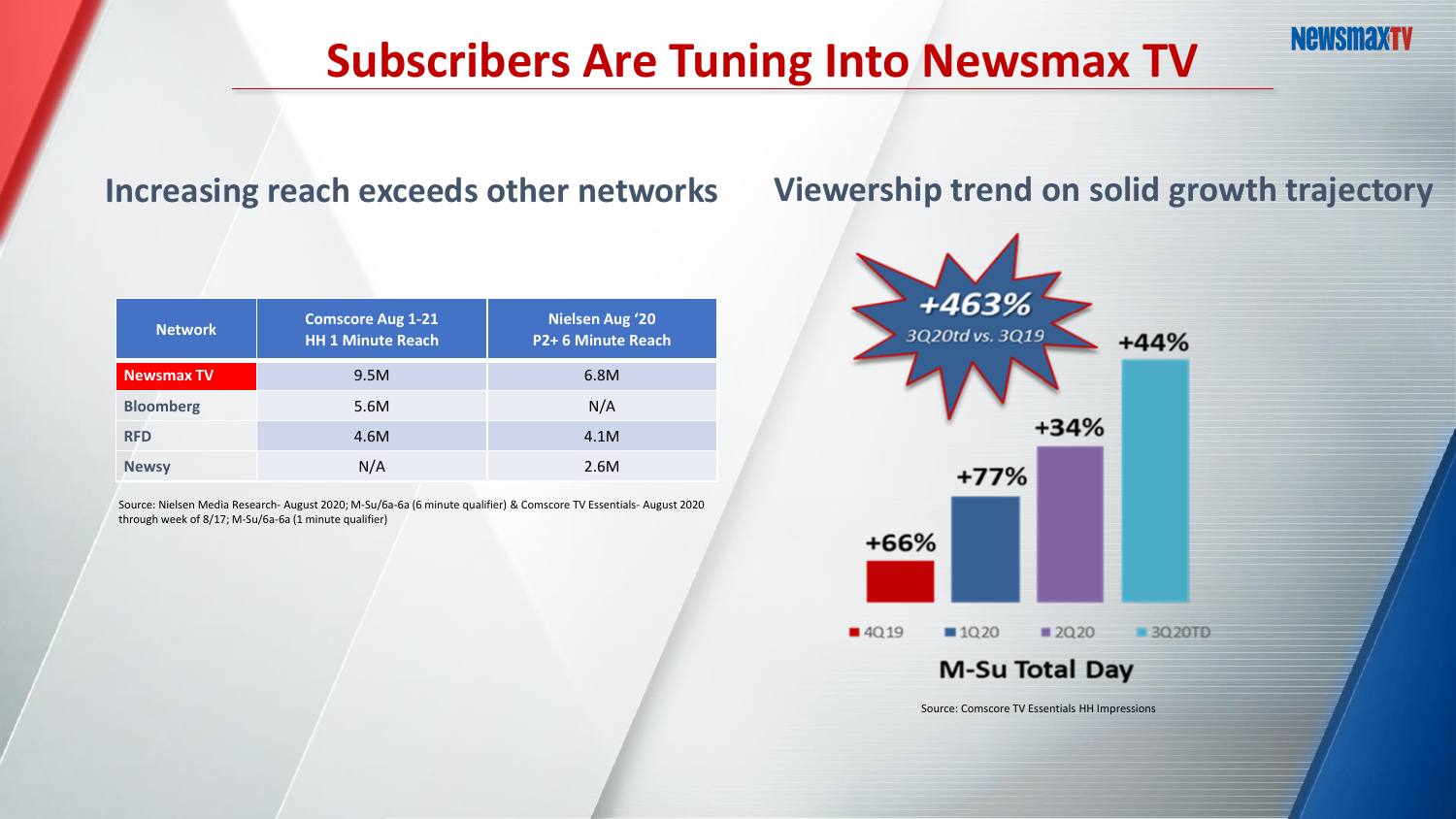## **Ongoing Success in 2020**

# **NeWSMAXTV** thus far in 2020...

- ✓ **Highest Rated Month (July) & Quarter (2Q20) in History**
- **✓ 10 consecutive months** of audience growth
- **✓ 464% growth** in Total Day viewership Jul'20 vs. Jul'19
- **✓ 7.4 Million HH Reach in Jul'20** 154% Growth vs. Jul'19 & the 7<sup>th</sup> consecutive month w/ 7+ Million HH Reach
- ✓ **27-74% Key M-F Daypart Growth** 3Q20td versus 2Q20

Source: ComScore TV Essentials; Live SD HH data used













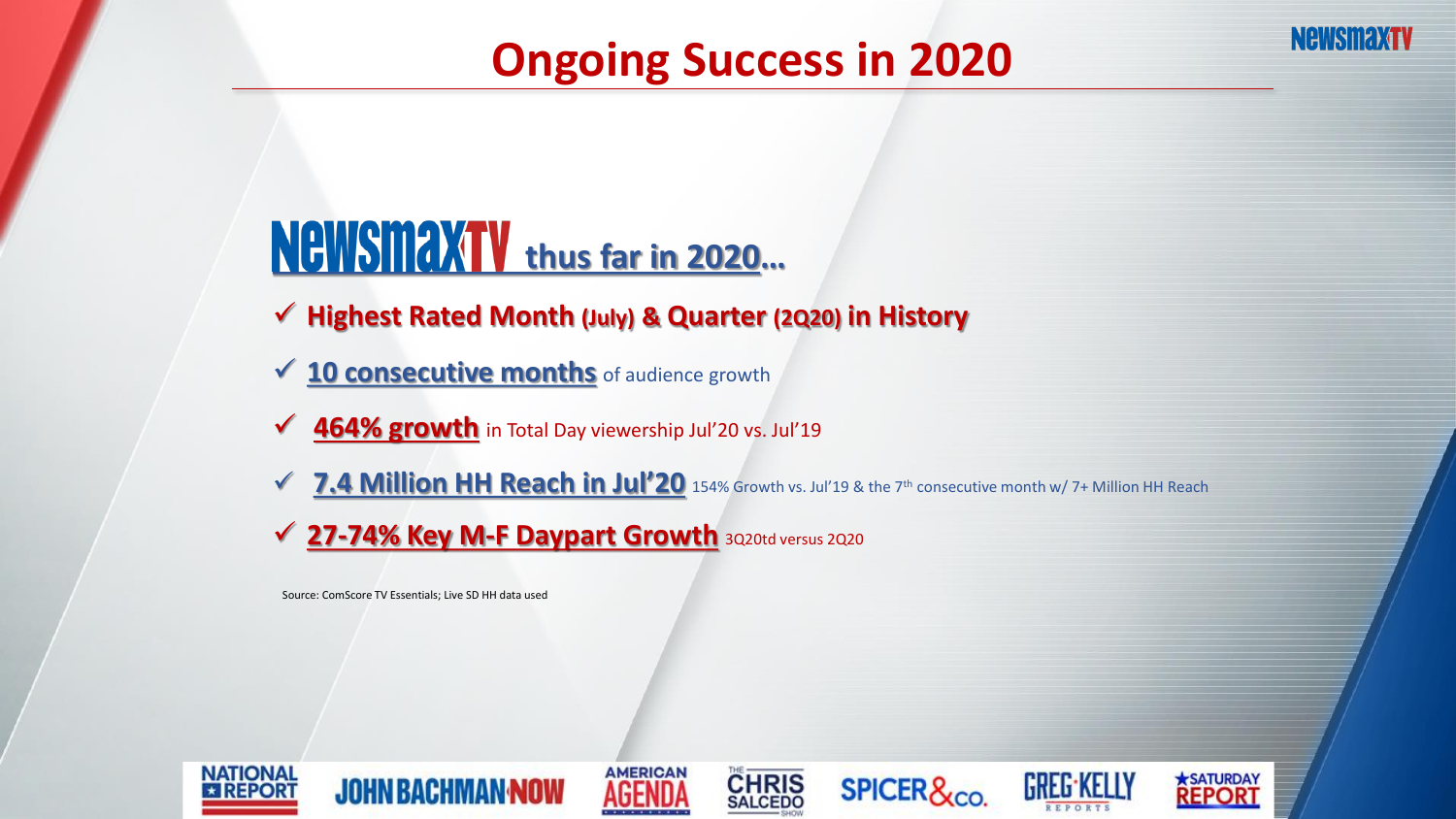

#### **A Fresh News Voice Drawing Audiences to Newsmax**



Source: ComScore TV Essentials; Live SD AA – Apr'20 vs. Apr'19